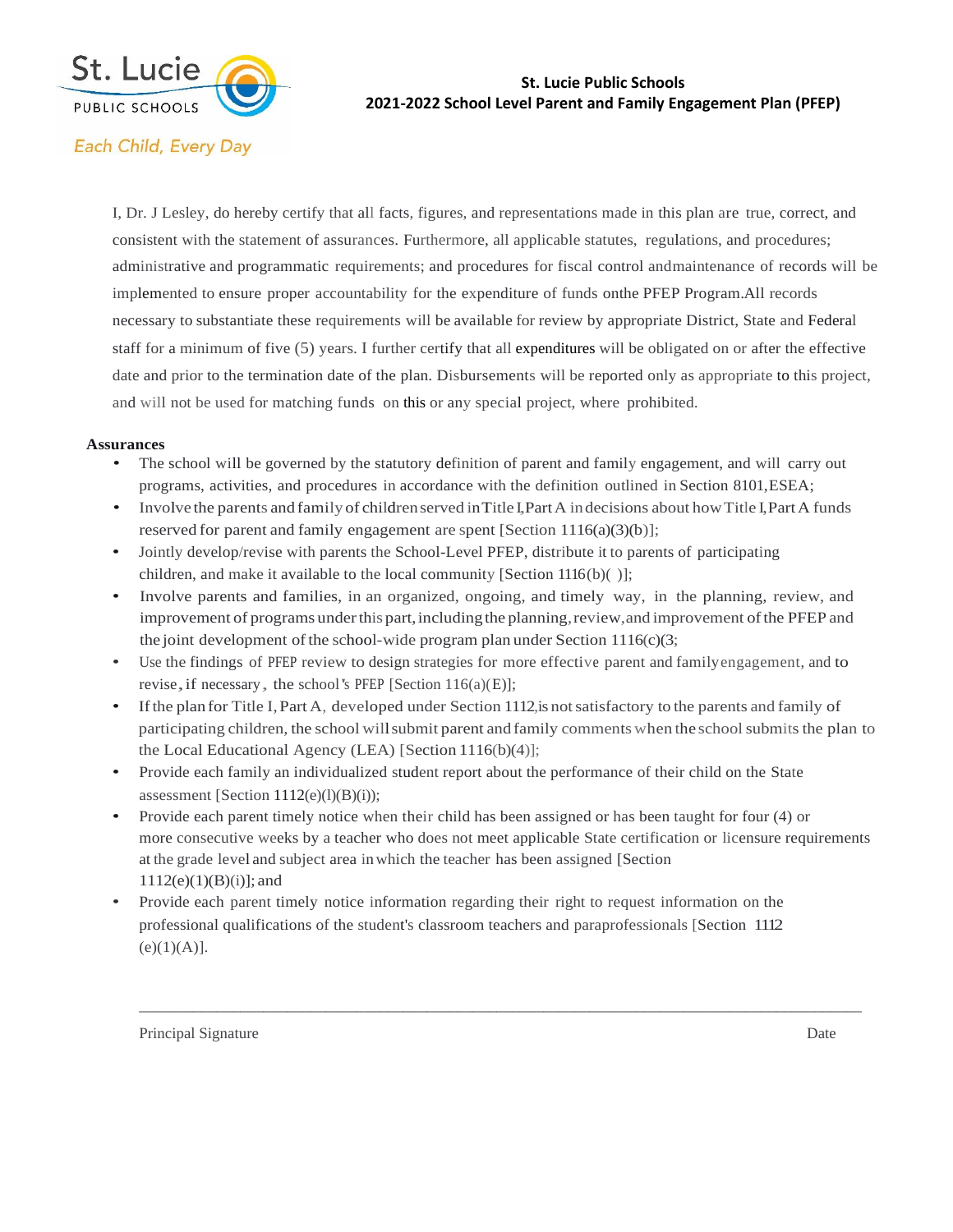### Involvement of Parents/Families

Describe how the school involves the parents/families in an organized, ongoing and timely manner, in the planning, reviewing and improvement of Title I programs including involvement in decision making of how funds for Title I will be used [ESEA Section 1116].

Parent involvement is very important at Southern Oaks Middle School. The staff strives to build positive relationships with parents, families, and other community stakeholders to fulfill the school's mission and support the needs of students in a variety of ways. SOMS will build positive relationships through effective communication with all stakeholders. For example, parents will be informed of their child's progress through use of a daily planner, teacher emails, school messenger, phone calls, SOMS Facebook, SOMS web page, and Principal/Assistant Principal Facebook and Remind messages.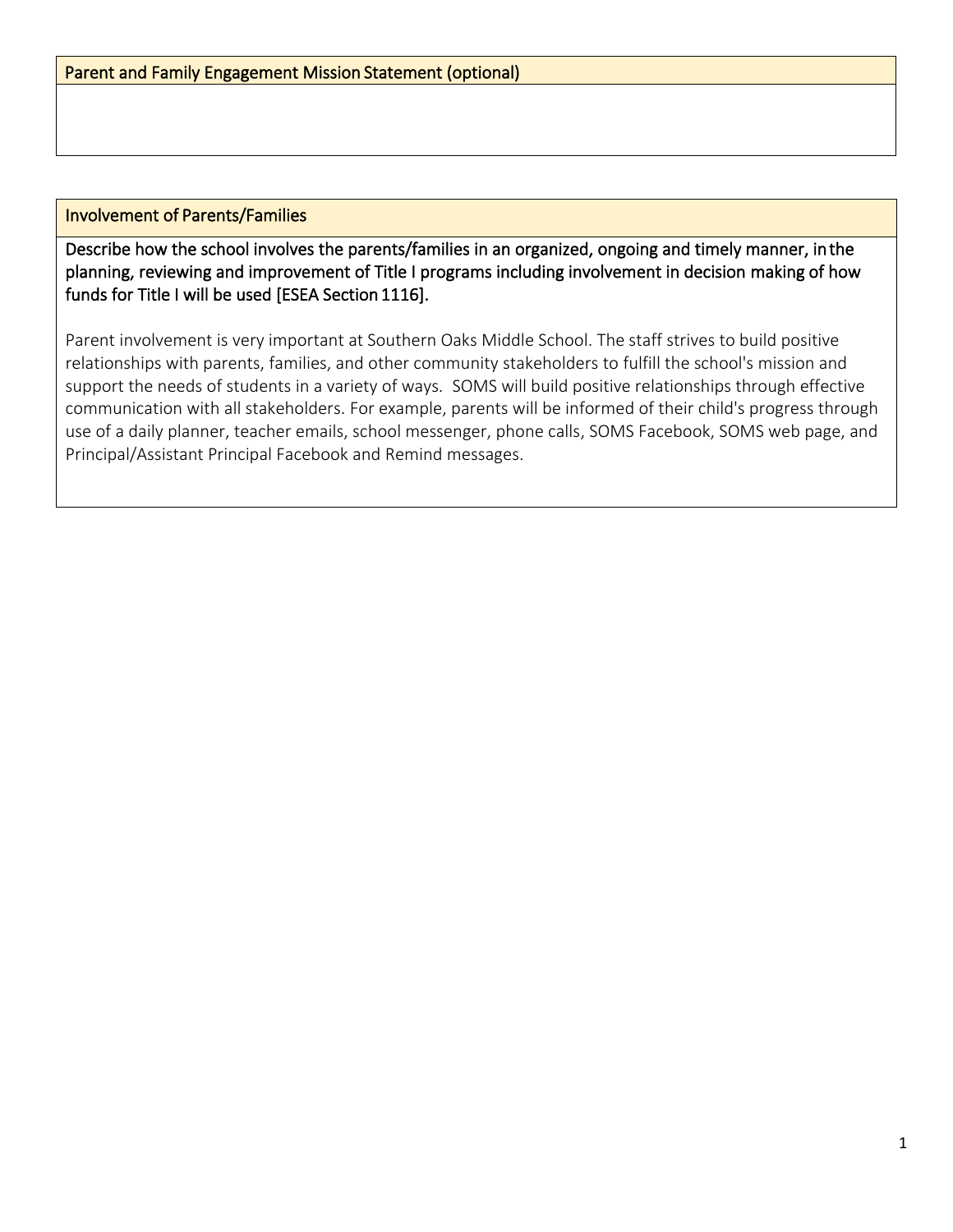Coordination and Integration with Other Federal Programs

Describe how the school will coordinate and integrate parent and family engagement programs and activities with other programs. Explain how these activities will teach parents how to help their child/children at home [ESEA Section 1116)

| Program                    | Coordination                                                                                                                                                                                                                                                                                                                                                                                                                                                                                                                                                                                                                                                                                                     |  |  |  |  |
|----------------------------|------------------------------------------------------------------------------------------------------------------------------------------------------------------------------------------------------------------------------------------------------------------------------------------------------------------------------------------------------------------------------------------------------------------------------------------------------------------------------------------------------------------------------------------------------------------------------------------------------------------------------------------------------------------------------------------------------------------|--|--|--|--|
| Parent Academy             | We schedule classes for our parents.                                                                                                                                                                                                                                                                                                                                                                                                                                                                                                                                                                                                                                                                             |  |  |  |  |
| through SLPS               |                                                                                                                                                                                                                                                                                                                                                                                                                                                                                                                                                                                                                                                                                                                  |  |  |  |  |
| PBIS Program               | Information is included in monthly parent newsletters, parents are invited to attend<br>and participate in PBIS events, and school-wide data is shared at SAC meetings.                                                                                                                                                                                                                                                                                                                                                                                                                                                                                                                                          |  |  |  |  |
| Student-Led<br>Conferences | School-wide Student-Led Conferences occur in October for 6th and 7th graders and<br>a "High School and Beyond" conference occurs in January for our 8th graders.<br>Student Led Conferences build positive relationships and support the needs of<br>students as they provide the opportunity for students to set goas in the presence of<br>teachers and family members. This is a powerful way for students to engage their<br>community in helping them make progress and affords the opportunity for<br>reflection and growth. Additionally, the "High School and Beyond" day will support<br>students in planning for their high school and career skills necessary to be<br>successful beyond high school. |  |  |  |  |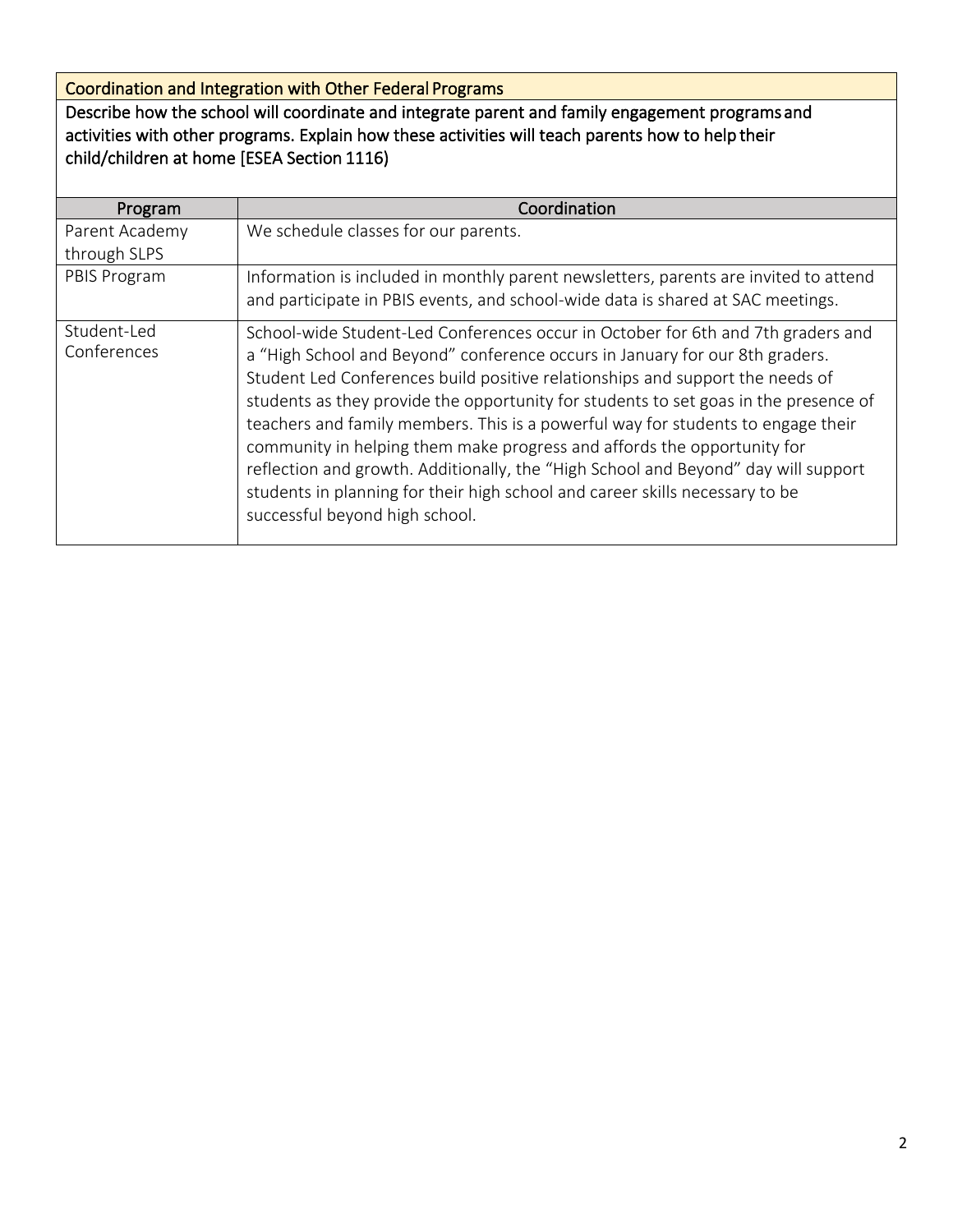Annual Parent Meeting

Provide a brief description of the following:

- Specific steps your school will take to conduct the Title I Annual Meeting to inform parents and families of participating children about the school's Title I program.
- The nature of the Title I program that is shared with parents (school-wide or targeted assistance).
- How the school, at the annual meeting, will inform parents of school performance data and the right of parents.

6<sup>th</sup> Grade Open House – 6th grade students are invited to attend orientation in the spring and open house the week before school begins. This gives families and students a chance to meet teachers, become familiar with the curriculum, and address needs and/or concerns.

Open House – August 5, 2021 – All students are invited to attend Open House. During Open House, students receive their schedules, visit their classrooms, and tour Southern Oaks Middle School.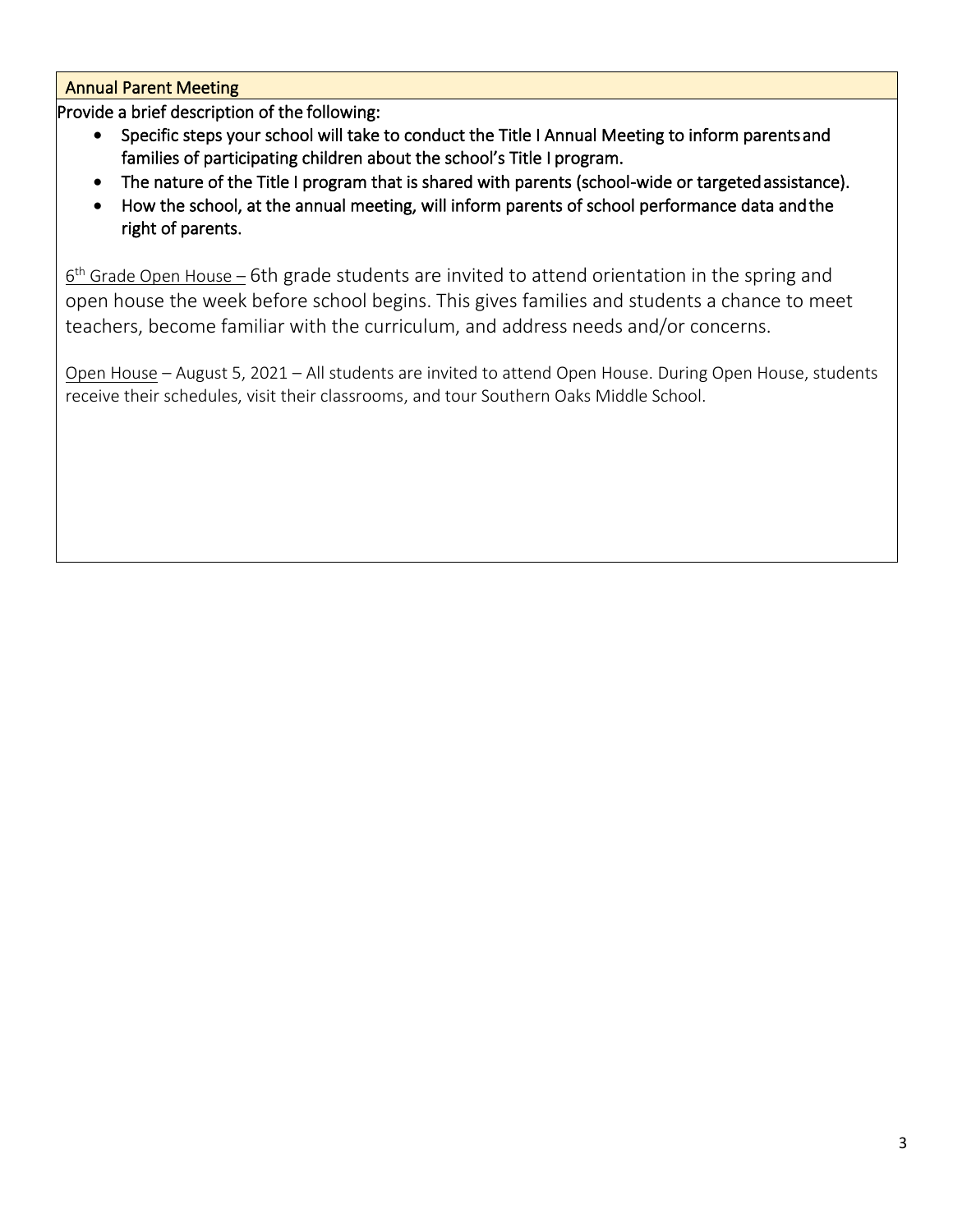Flexible Parent Meetings

Describe how the school will:

- Offer a flexible number of meetings, such as meetings in the morning or evening,
- Provide, with Title I funds, transportation, childcare or home visits as such services relate to parent and family engagement [ESEA Section 1116].

Flexible meetings: Student-led conferences may be scheduled before or after school.

# Building Capacity

Describe how the school will:

- Implement activities that will build the capacity for meaningful parent/family engagement
- Implement activities that build relationships with the community to improve student achievement
- Provide materials and trainings to assist parents/families to work with their child/children.
- Provide other reasonable support for parent/family engagement activities [ESEA Section 1116].

| Activity             | <b>Materials</b><br>Provided | Person<br>Responsible | Timeline                 | <b>Evidence of Effectiveness</b>                                               |
|----------------------|------------------------------|-----------------------|--------------------------|--------------------------------------------------------------------------------|
| i-Ready<br>$\bullet$ | i-Ready                      | Dr. J. Lesly          | 2020-2021<br>School Year | Pulling reports of student<br>usage time and increased<br>student achievement. |
|                      |                              |                       |                          |                                                                                |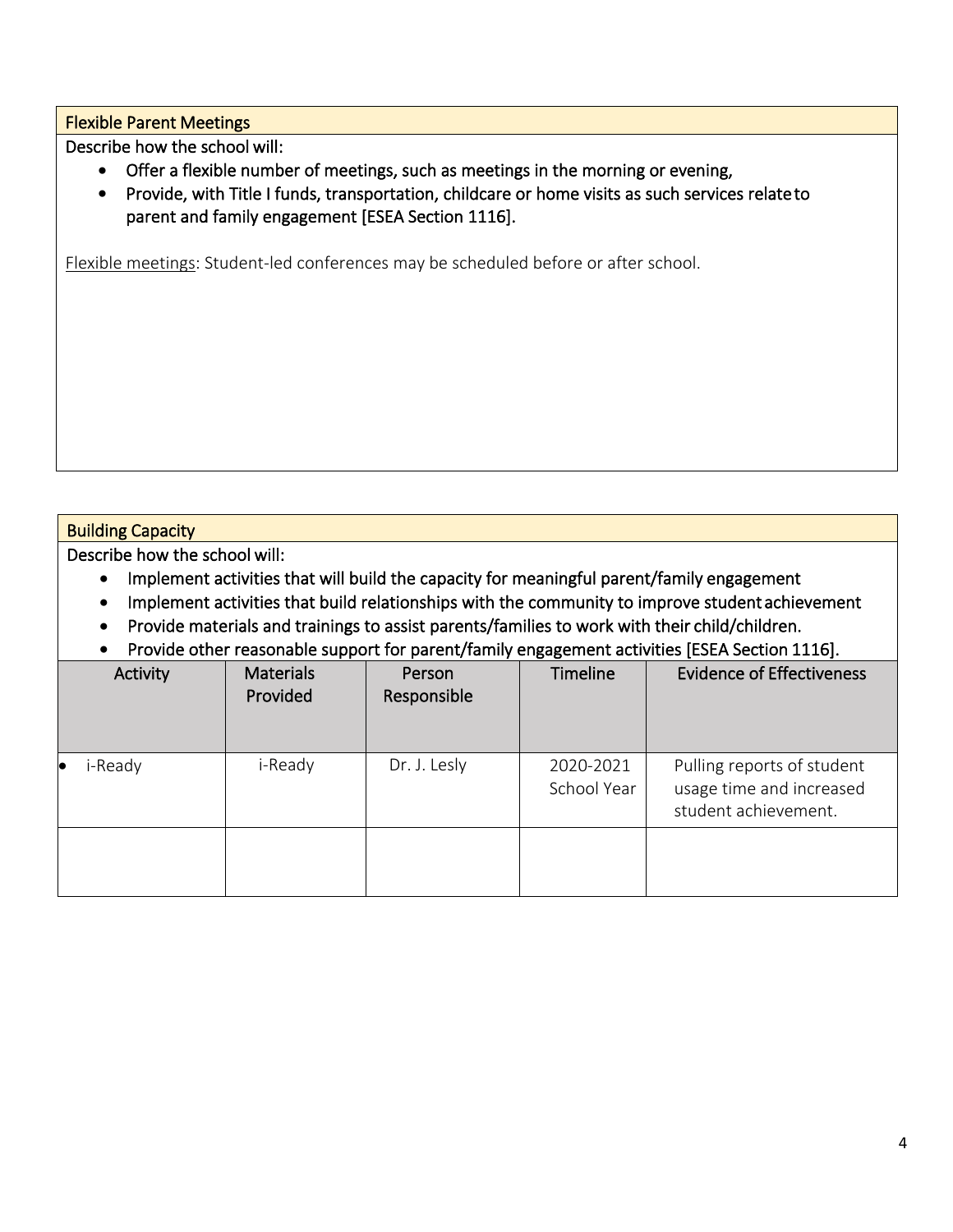# Staff Development

Describe the professional development activities the school will provide to educate teachers, specialized instructional support personnel, principals, and other school leaders, as well as other staff with the assistance of parents/families in:

- The value of their contributions;
- How to reach out to, communicate with, and work with parents and families as equal partners; and
- How to implement and coordinate parent/family programs and build ties between parents/families and the school [ESEA Section 1116].

|    | Activity                                                                                             | Person<br>Responsible           | Area of Focus                                                                                              | <b>Timeline</b>             | <b>Evidence of Effectiveness</b>                   |
|----|------------------------------------------------------------------------------------------------------|---------------------------------|------------------------------------------------------------------------------------------------------------|-----------------------------|----------------------------------------------------|
| lo | Teams develop<br>plan for parent<br>involvement<br>within their<br>teams.                            | Team Leaders/<br>Administration | How to involve parents<br>with their teams.                                                                | 2020-2021<br>School<br>year | Increased parent<br>presence within the<br>campus. |
| þ  | Technology<br>Training for<br>teachers for<br>Skyward<br>Message<br>Center and<br>Microsoft<br>Teams | Administration                  | Explain to the teachers<br>how to use the App and<br>message center to<br>improve parent<br>communication. | 2020-2021<br>School<br>year | Increased communication<br>with the parents.       |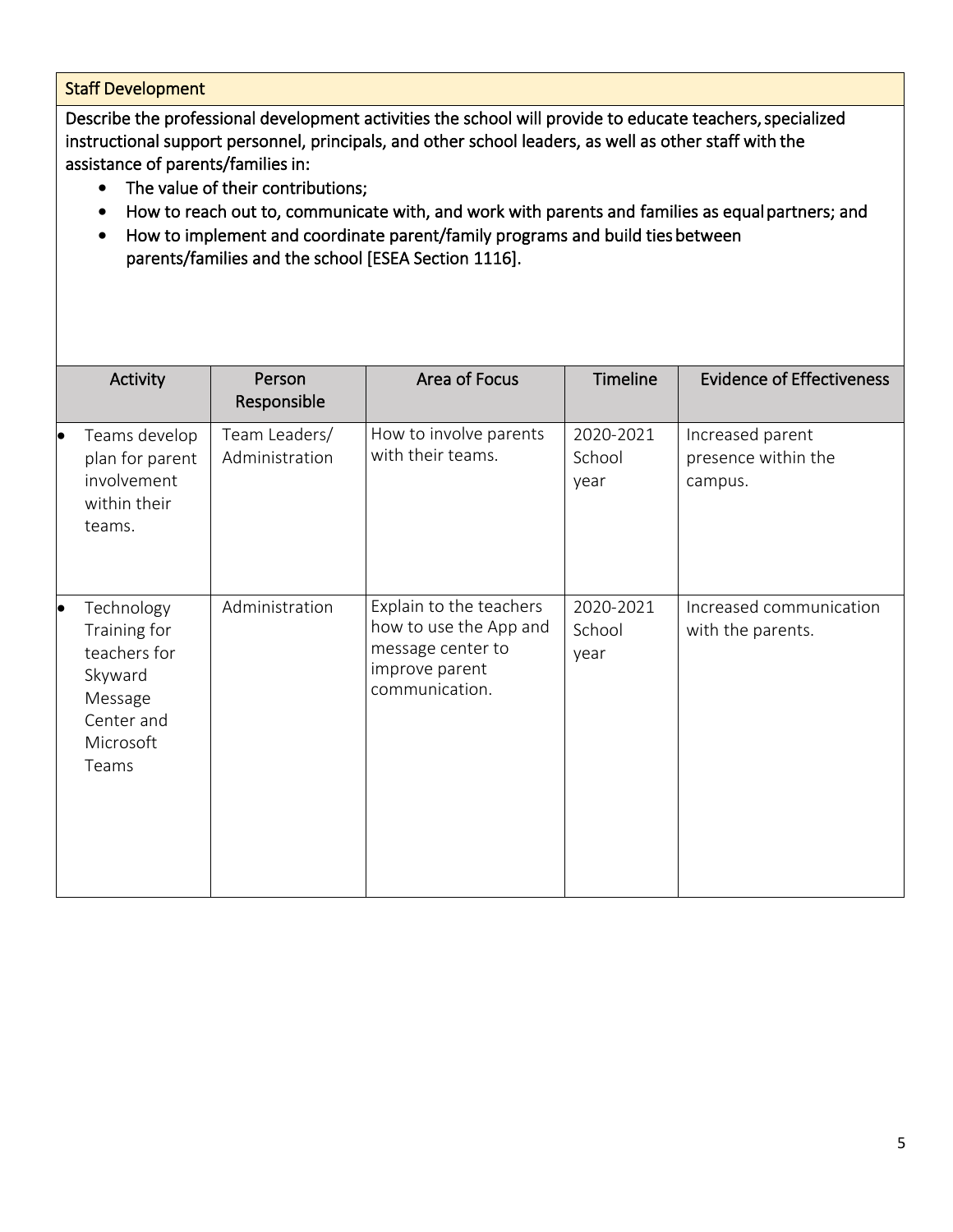# Other Activities

Describe other activities, such as a parent resource center, the school will conduct to encourage and support parents/families in more meaningful engagement in the education of their child/children [ESEA Section 1116].

• Student Led-Conferences – A night where students share their data and learning with their parents or important person. They share items such as tests, scores, classwork, goals, etc.

### **Communication**

Describe how the school will provide to parents of participating children the following:

- Timely information about the Title I program and activities;
- Description and explanation of the curriculum at the school, the forms of academic assessment used to measure student progress, and the proficiency levels students are expected to meet;
- If requested by parents, opportunities for regular meetings to formulate suggestions and participate, as appropriate, in decision relating to the education of their child/children [ESEA Section 1116].

#### **Accessibility**

- o We send home automated messages, flyers, and Facebook posts to inform parents of events.
- o We use the District School Messenger to send messages to parents' phones.
- o Use Microsoft Teams to communicate with parents.